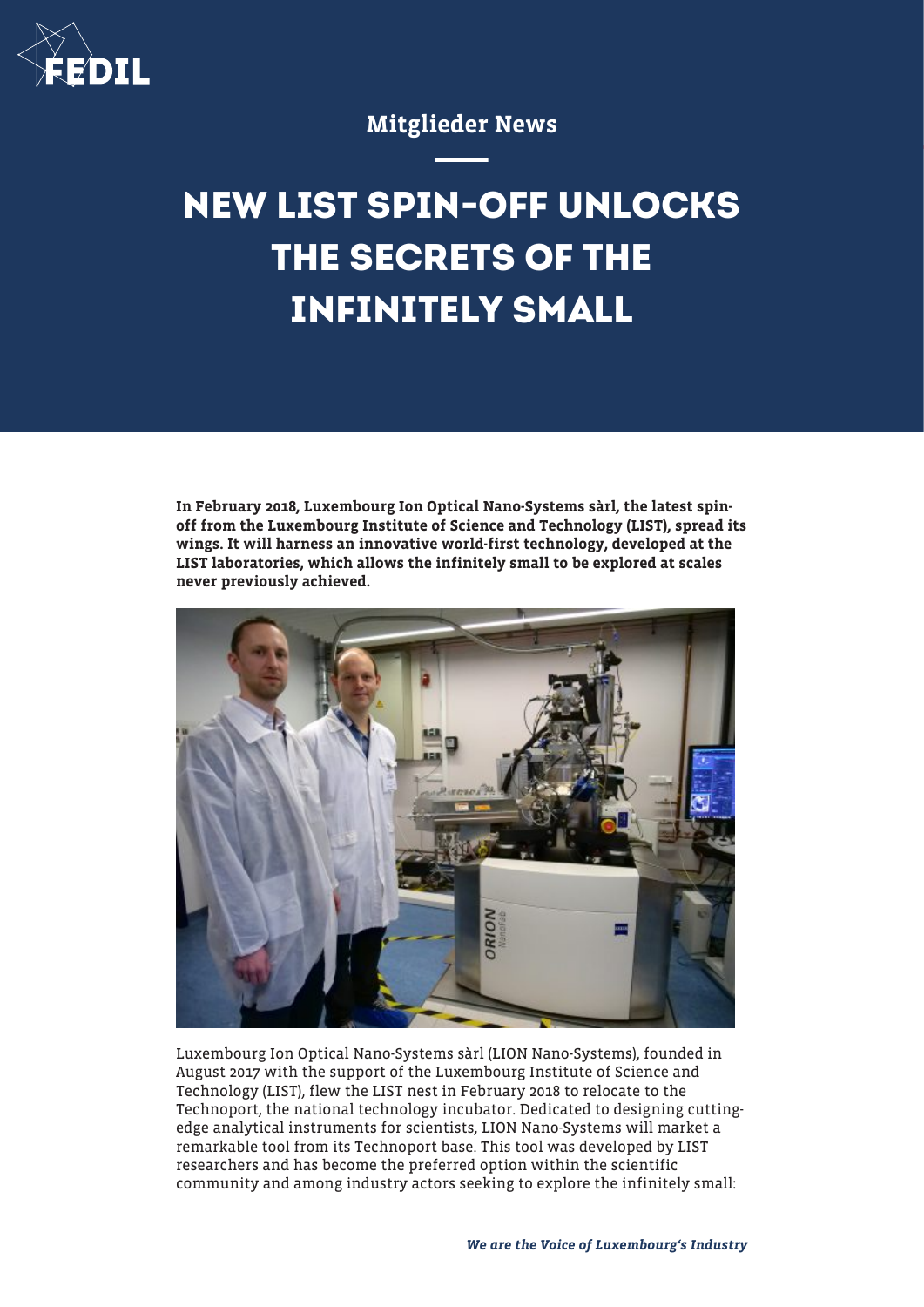

the VECTOR500 SIMS. A commercial licence for this technology, which is protected by several patents filed by LIST, has been granted to LION Nano-Systems.

#### Technology with the highest resolution in the world

Combining a powerful ion microscope and the VECTOR500 SIMS a Secondary Ion Mass Spectrometry (SIMS) imaging instrument with the highest resolution in the world creates a unique technology that enables scientists to conduct surface analyses at a resolution of around 10 nanometres, i.e. up to 10,000 times smaller than the diameter of a human hair. Whereas existing instruments only offer a resolution of 50 nanometres, the VECTOR500 SIMS gives users the most subtle and accurate possible knowledge of the analysed material, knowledge that is essential for uses such as developing various types of application, adapting production processes, and testing the success of a new product. This makes the VECTOR500 SIMS the best performing tool on the market for research and development applications in fields as diverse as nanoparticle toxicity testing, photovoltaics, semi-conductors, Li-ion batteries, steel, cosmetics and medicine.

Accurately defining the composition of a material or identifying its imperfections is vitally important for manufacturers and research laboratories. By supplying very high resolution images alongside an elemental analysis of the visualised areas, the VECTOR500 SIMS creates strong potential for a competitive development advantage

### From fundamental research to industrial application

The history of the technology transferred to LION Nano-Systems began in 2011 when ZEISS was developing the Orion NanoFab, an instrument capturing images with ultimate lateral resolution., The Orion NanoFab did not include analytical capabilities a standard practice for competing technologies. At the same time, the Advanced Instrumentation for Ion Nano-Analytics (AINA) research team at LIST, led by Dr Tom Wirtz and specialising in developing scientific instruments for nano-analysis and nano-imaging, found a way, using specialised instruments, of obtaining such information. So ZEISS and LIST joined forces to try to marry the two technologies.

After initial positive results, a first prototype was developed by LIST researchers, and then tested at LIST and ZEISS facilities. The presentation at international conferences and in specialised publications of the results delivered by this instrument, and its world-leading capabilities, immediately sparked interest in the scientific community and various industries. The two partners continued to collaborate and developed a full prototype of the SIMS instrument specifically for ZEISS Orion NanoFab. The resulting instrument is gradually revealing its extraordinary capabilities and ZEISS plans, with the continuing support of the LIST teams, to market the SIMS spectrometer as part of its ORION NanoFab product line. An early version of the technology has been designed, tested and approved on the sites of a select group of customers in Europe and the USA.

In total, it took no fewer than four research projects, spanning over seven years and combining public, institutional and industry funding with, respectively, the support of the Luxembourg National Research Fund (FNR), LIST and ZEISS. These research projects started with fundamental research activities focusing on particle-matter interactions, followed by a prototyping phase to finally reach an approved and internationally recognised instrument.

#### Long-term partnerships